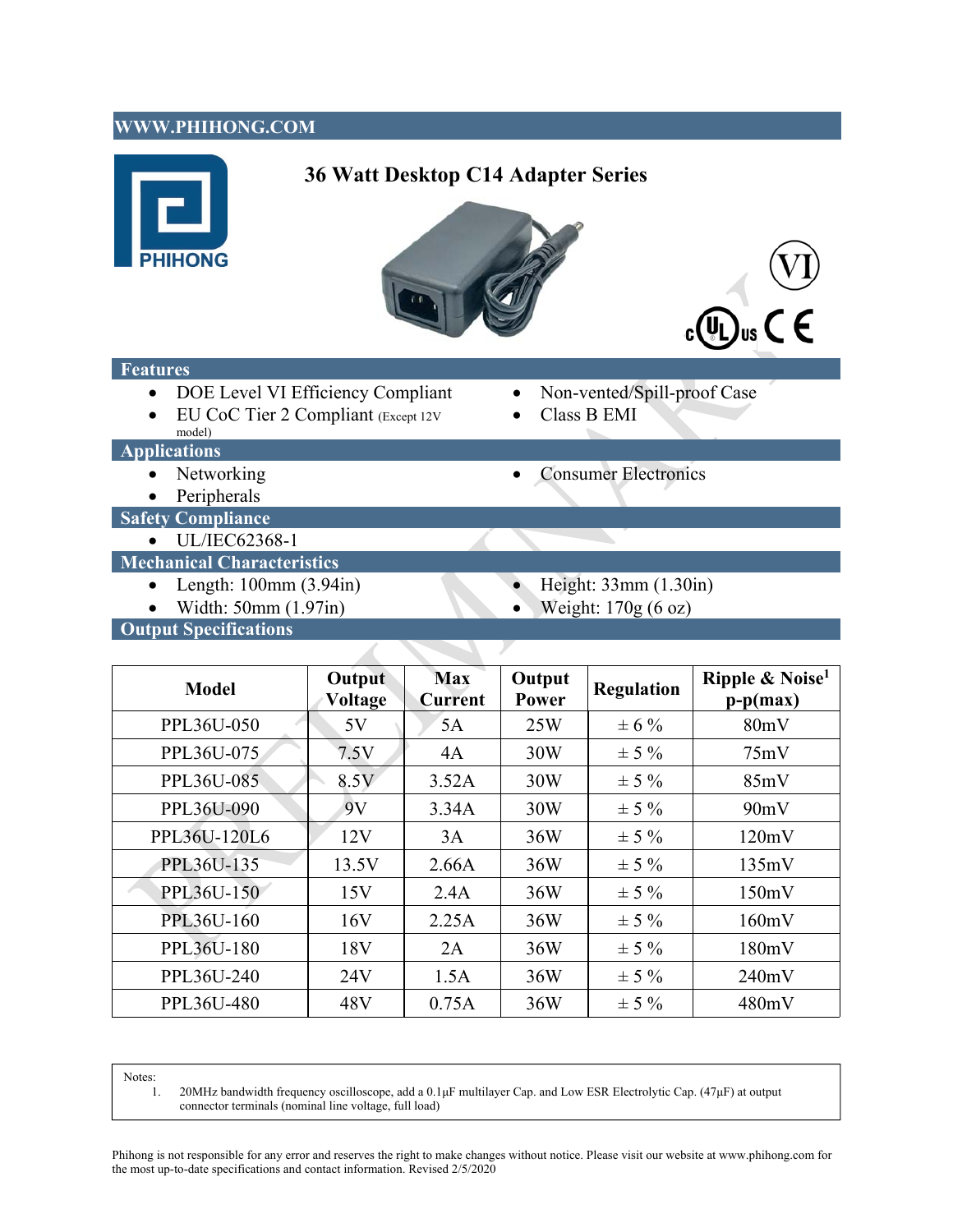**Input: AC Input Voltage Rating**  100 to 240VAC

**AC Input Voltage Range**  90 to 264VAC

**AC Input Frequency**  50 to 60Hz

**Input Current**  1A max.

**Leakage Current**   $<$ 3.5mA

**Inrush Current**  70A max/230VAC (Cold Start at ambient 25°C)

**Input Power Saving**  ≤0.075W at 115VAC and 230VAC, no load (All models except 12V)  $\leq$ 0.1W at 115VAC and 230VAC, no load (12V only)

## **OUTPUT: Efficiency**<sup>2</sup> DOE Level VI

**Over-Voltage Protection**  V out 180% max

CoC V5 Tier 2 (Except 12V model)

**Short-Circuit Protection**  Auto-recover after short-circuit fault being removed

**Over-Current Protection**  I out  $170\%$  max  $-12V$ I out 200% max – All models except 12V

#### **PPL36U Characteristics**<sup>1</sup>**WWW.PHIHONG.COM**

## **ENVIRONMENTAL**

**Temperature**  Operating  $0^{\circ}C$  to  $+40^{\circ}C$ Non-operating  $-20\degree C$  to  $+80\degree C$ Operating Humidity 20°C to 80%

**Emissions**  Complies with FCC Class B Complies with EN55032 Class B

**Dielectric Withstand (Hi-Pot) Test**  Primary to Secondary: 3000VAC for 1 min, 10mA

**Insulation Resistance**  Primary to Secondary:10 M ohm for 500 VDC

**DC Cable Length**   $1000MM - 5V$  only 1500MM

**DC Cable Type**   $16AWG - 5V$ , 7.5V 18AWG – 8.5V, 9V, 12V, 13.5V, 15V, 16V, 18V 20AWG – 24V 22AWG – 48V

**DC Output Connector**  2.1mm x 5.5mm x 10mm

**DC Plug pin assignment** Inner  $(+V)$ Outer GND (-)

#### **Input Connector**  IEC60320-C14

Notes:

 $\overline{\phantom{a}}$ 

1. The characteristics defined are at ambient temperature of 25˚C unless otherwise specified 2. Efficiency is measured after 30 minutes burn-in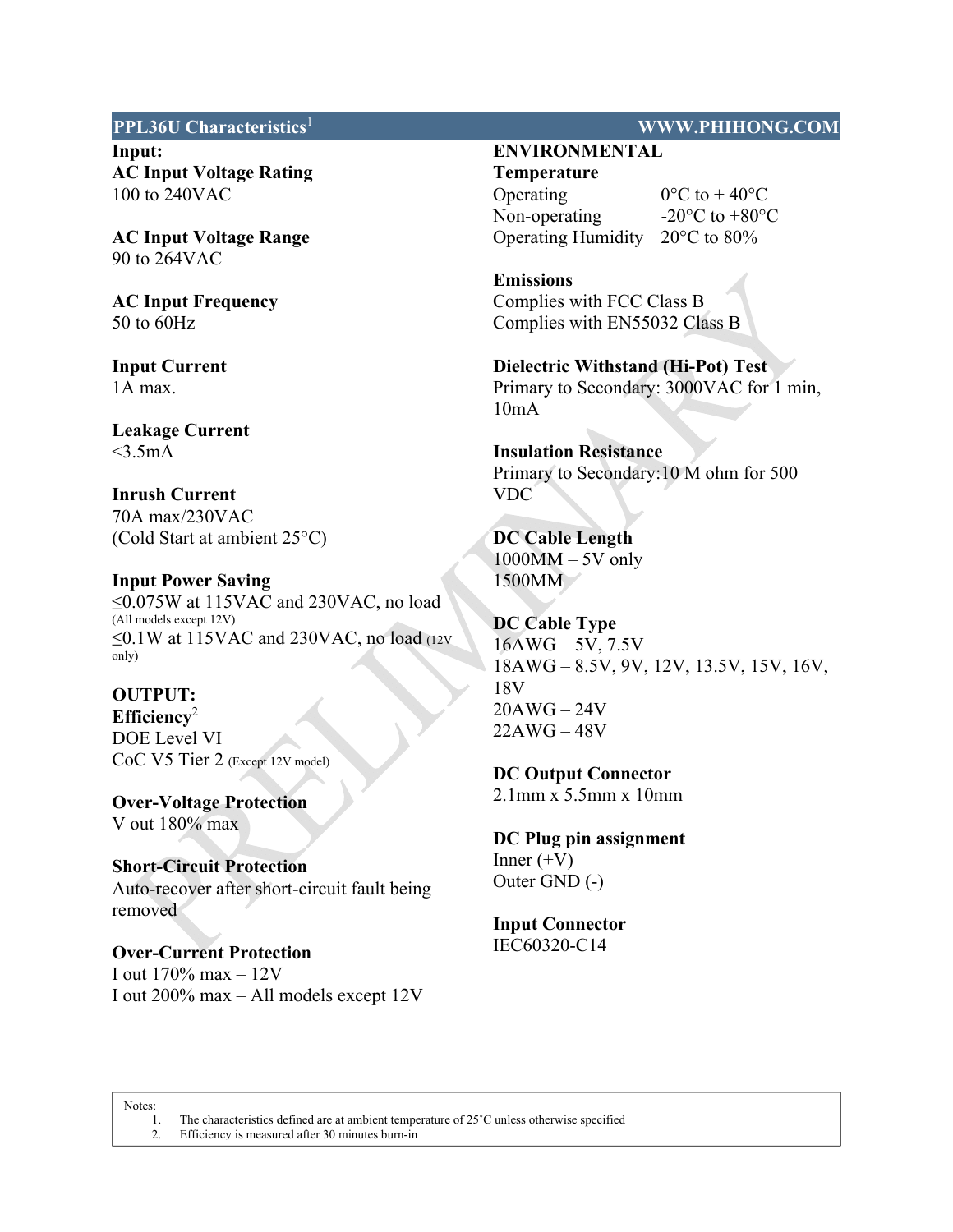

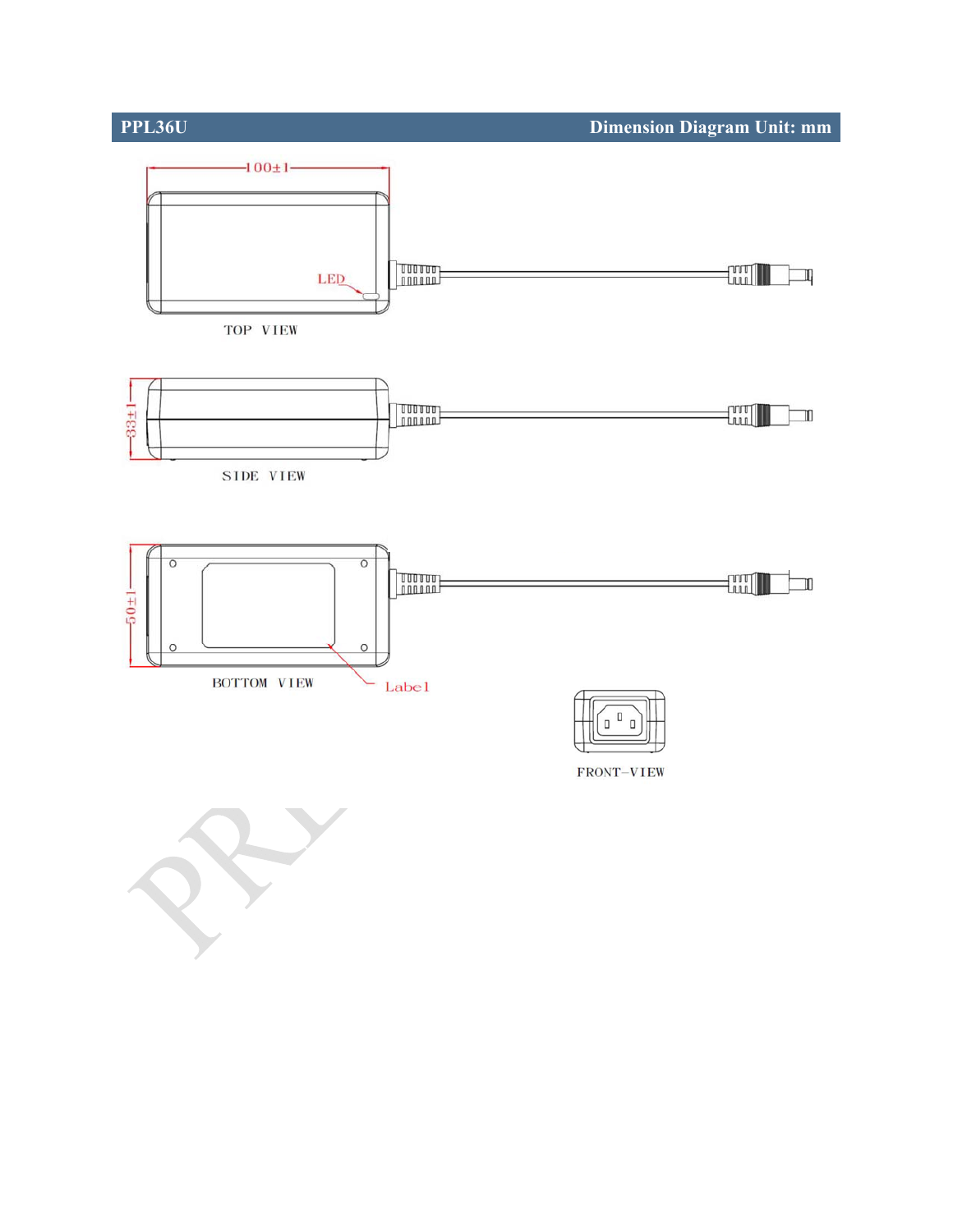# **Accessories – Sold Separately AC30UNA-R – Three Wire Power Cord for North America**  U **Specifications**  Plug Type: NEMA 5-15P Connector: IEC320 C13 Wire Size 18AWG Temperature: 60°C • Amperage Rating: 10A Voltage Rating: 125V **Safety Approvals**  • CSA • UL **Dimension Diagram Unit: mm**  1830±25 **SLIHAN** ۰ **GREEN** WHITE œ Ξ **FIRE** 36 **GREEN** Œ ö **BLACK**  $OD:46.3<sub>0.2</sub>$ **BLACK** ļ. C  $\sqrt{2}$ 203±25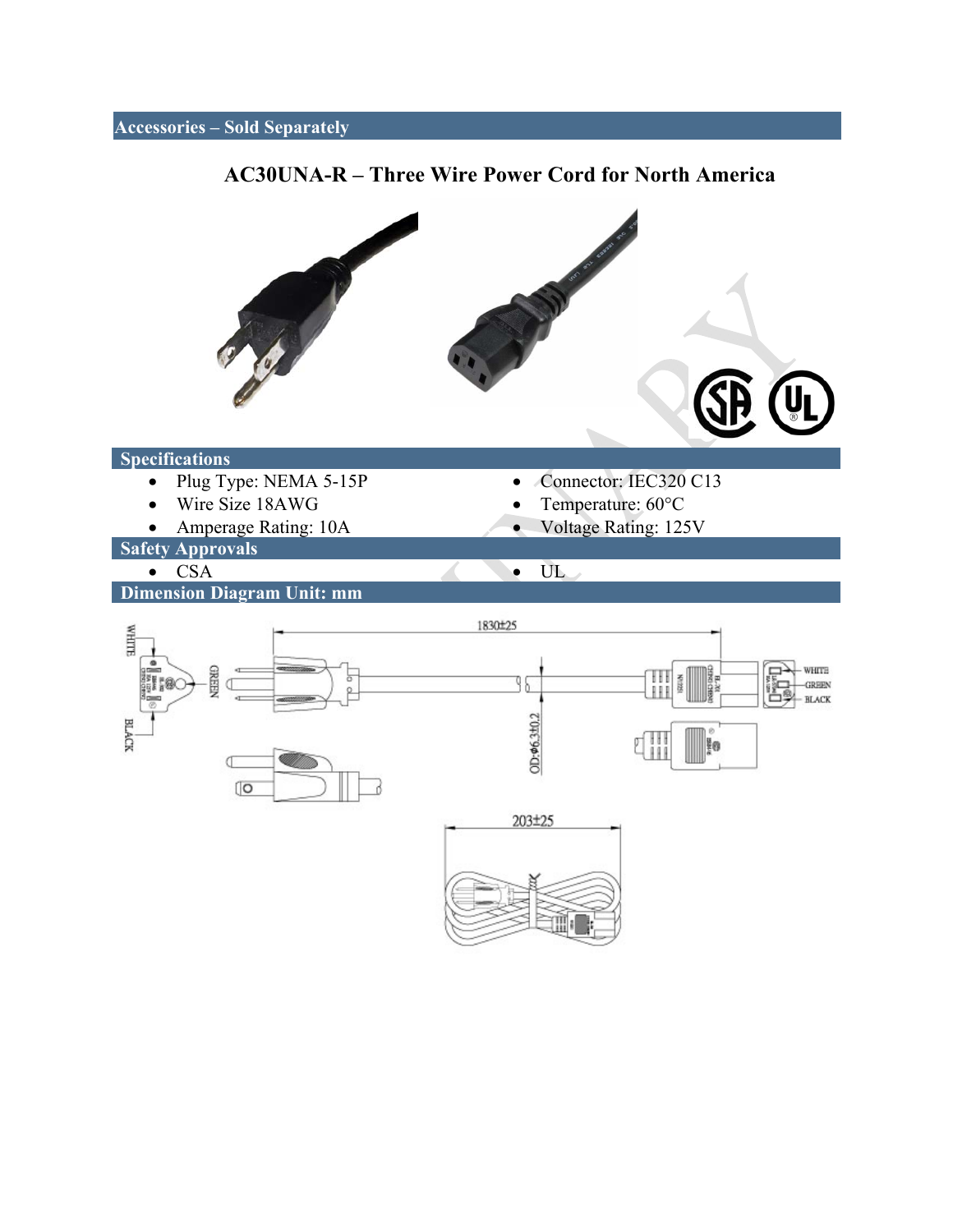# **WWW.PHIHONG.COM**

# **AC30UEU – Three Wire Power Cord for Continental Europe**

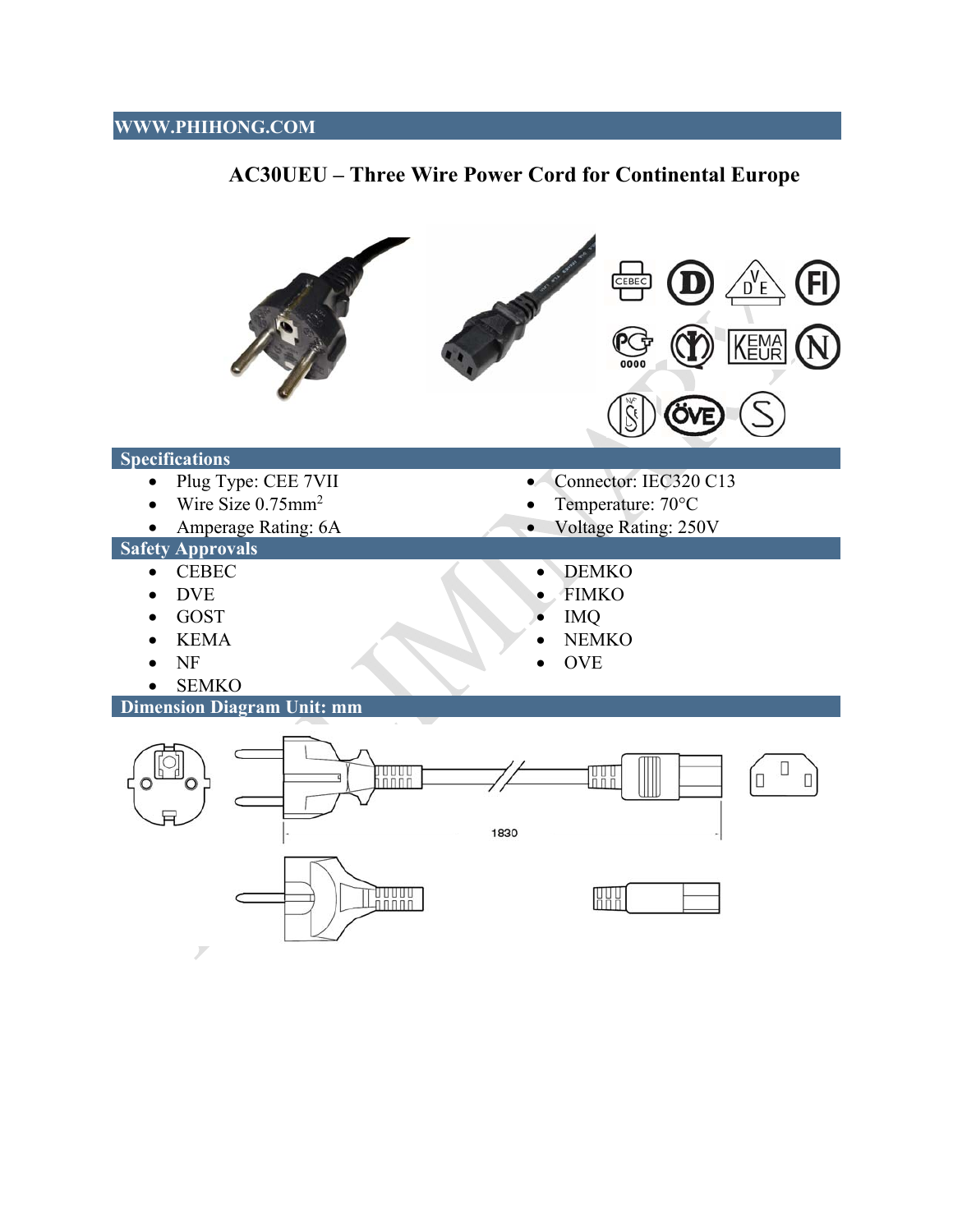# **WWW.PHIHONG.COM**



# **AC30UUK – Three Wire Power Cord for United Kingdom**